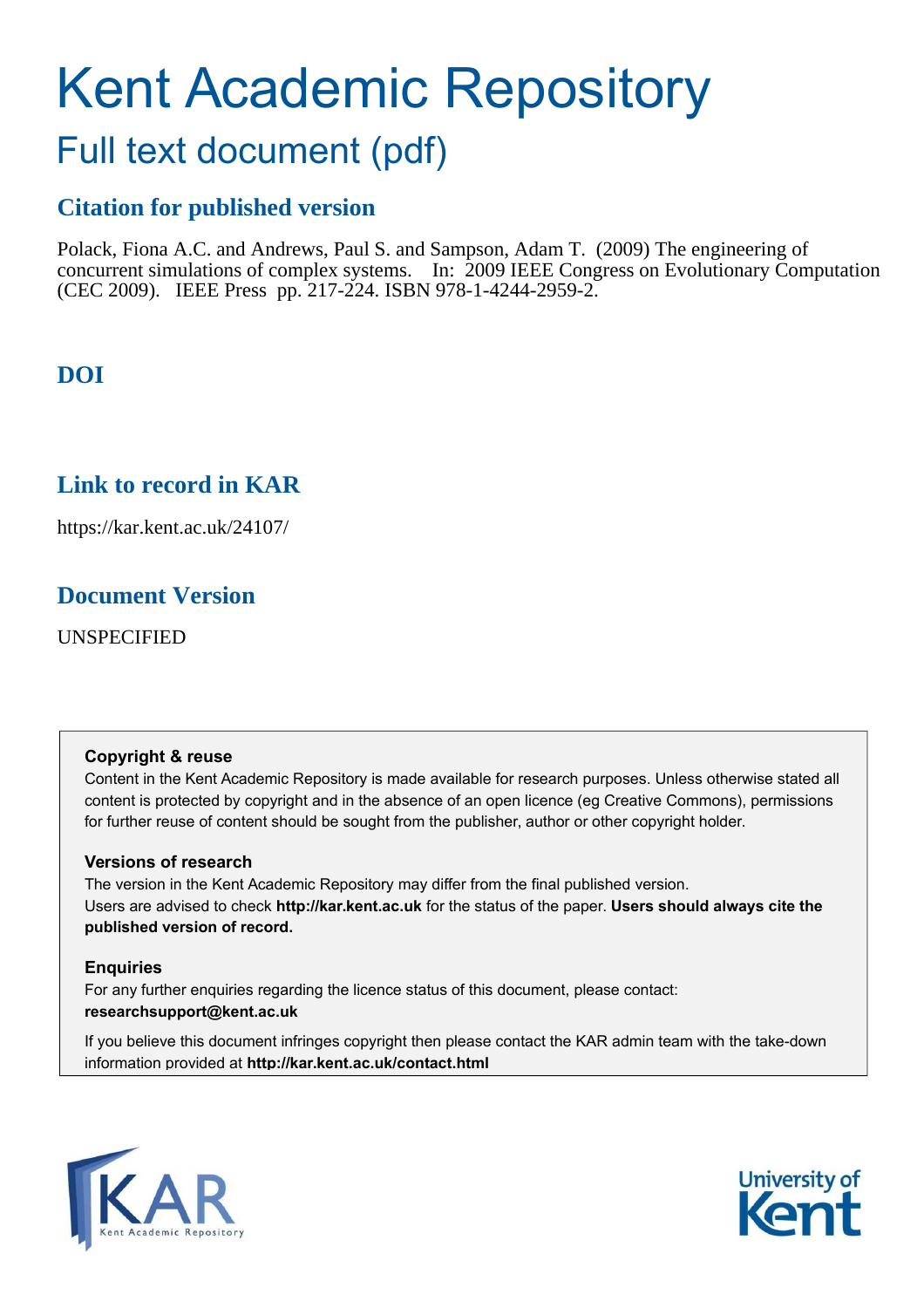### The engineering of concurrent simulations of complex systems

Fiona A. C. Polack Paul S. Andrews Adam T. Sampson

*Abstract*— Concurrent process-oriented programming is a natural medium for simulating complex systems, particularly systems where many simple components interact in an environment (which may itself be complex). There is little guidance for engineering complex systems simulation. In the context of simulation work to support immunological research, we explore relevant approaches to modelling, and draw on concepts from dependable and high-integrity systems engineering, including the emphasis on the need to validate all aspects of the simulation.

#### I. INTRODUCTION

Two software engineering issues in simulations of complex systems are design modelling and validation. We explore how these can be addressed, based on the experience of two research projects on complex systems engineering<sup>1</sup>. We focus on simulations designed to assist immunological understanding, developed in close collaboration with immunologists at the York Centre for Immunology and Infection (CII).

Our work addresses systems that are complex in the sense of having elaborate behaviour at a high level that is the consequence of many simple behaviours at a lower level. The high-level behaviour cannot be deduced as a simple combination of low-level behaviours. Time and the environmental context are also critical. In a complex system, many things happen in parallel, and thus a concurrent paradigm is an obvious choice for computer simulation. Here, we focus on simulations constructed as concurrent process-oriented programs (POP).

Engineering guidance for such systems is limited. In agent-based systems, support for complex systems simulation and agent modelling tends to be at the implementation level (see, for instance, the ACE resources, www.econ.iastate.edu/tesfatsi/ace.htm), and engineering, though widely discussed, tends to focus on lowlevel design and architectural issues. Our work draws heavily on principles from state-of-the-art dependable systems engineering. A guiding principle in dependable systems engineering is that it must be possible to demonstrate how the quality attributes of a system are met – that risks associated with the system are *as low as reasonably practicable* (as in UK Health and Safety Executive's guidance on risk, www.hse.gov.uk/risk/index.htm, and the UK MoD defence standard 00-56 on safety requirements management). In general, the safety (or security, reliability etc) of a system is evaluated via a *case* that argues that risks are identified and suitably mitigated; the argument is assessed by independent evaluators (as, for instance, in the UK Civil Aviation Authority air-safety certification processes).

Traditionally, computer simulation can be used in dependable systems engineering, but it is not considered suitable as evidence in a dependability case. However, the need to validate complex systems (such as human-scale systems of systems – command and control, evacuation simulation) has raised the profile of simulation in dependable system development – see for example, recent work on the validity of simulation evidence in safety assurance of systems of systems [1].

There is a similar scepticism about the ability of computer simulations to contribute to scientific research (see [2], [3], [4], [5]). Computer simulations are often built by computer scientists who are interested in a visual result (a game, an imitation of Life), rather than any scientific reality. Typically, a valid simulation is any program that produces the expected (visual) results. At a slightly more rigorous level, there might be an attempt to produce the expected results by a process that looks a bit like reality, but there has generally been little concern for the quality of the underlying simulation [6]. Note that this lack of rigour extends also to the wellrespected mathematical models of many natural scientists – it is rare to find an in-depth justification of the choice of variables in models using differential equations, Markovian or Bayesian processes. In the context of artificial life, Bullock [4] represents an increasing concern in noting that, to assess the role and value of complex systems simulation, we need to address deep questions of comparability: we need a record of experience, of how good solutions are designed, of how to chose parameters and calibrate agents, and, above all, how to validate a complex system simulation.

Our simulations are built in process-oriented programming (POP) languages – mainly in the occam- $\pi$  language (for details of why we choose this approach see [7]). This is a fast, efficient concurrent implementation medium. Because there is typically a close analogy between complex system components and programming processes, the construction and maintenance of simulations is intuitive, and it is easy to modify, adapt and reuse simulation programs [8]. Currently, there are no software engineering methods for working with POP media. Here, we report on our attempts to extend and adapt approaches to the modelling and validation of computer simulations.

Fiona Polack and Paul Andrews: Department of Computer Science, University of York, YO10 5DD, UK: email{fiona,psa}@cs.york.ac.uk. Adam Sampson: Computing Laboratory, University of Kent, Canterbury, UK: email A.T.Sampson@kent.ac.uk

<sup>&</sup>lt;sup>1</sup>The CoSMoS project, EPSRC grants EP/E053505/1 and EP/E049419/1, www.cosmos-research.org/, is building capacity in generic modelling tools and simulation techniques for complex systems; it follows on from a feasibility study, TUNA, EPSRC grant EP/C516966/1, that investigated ways to model and engineer complex systems using the occam- $\pi$  language.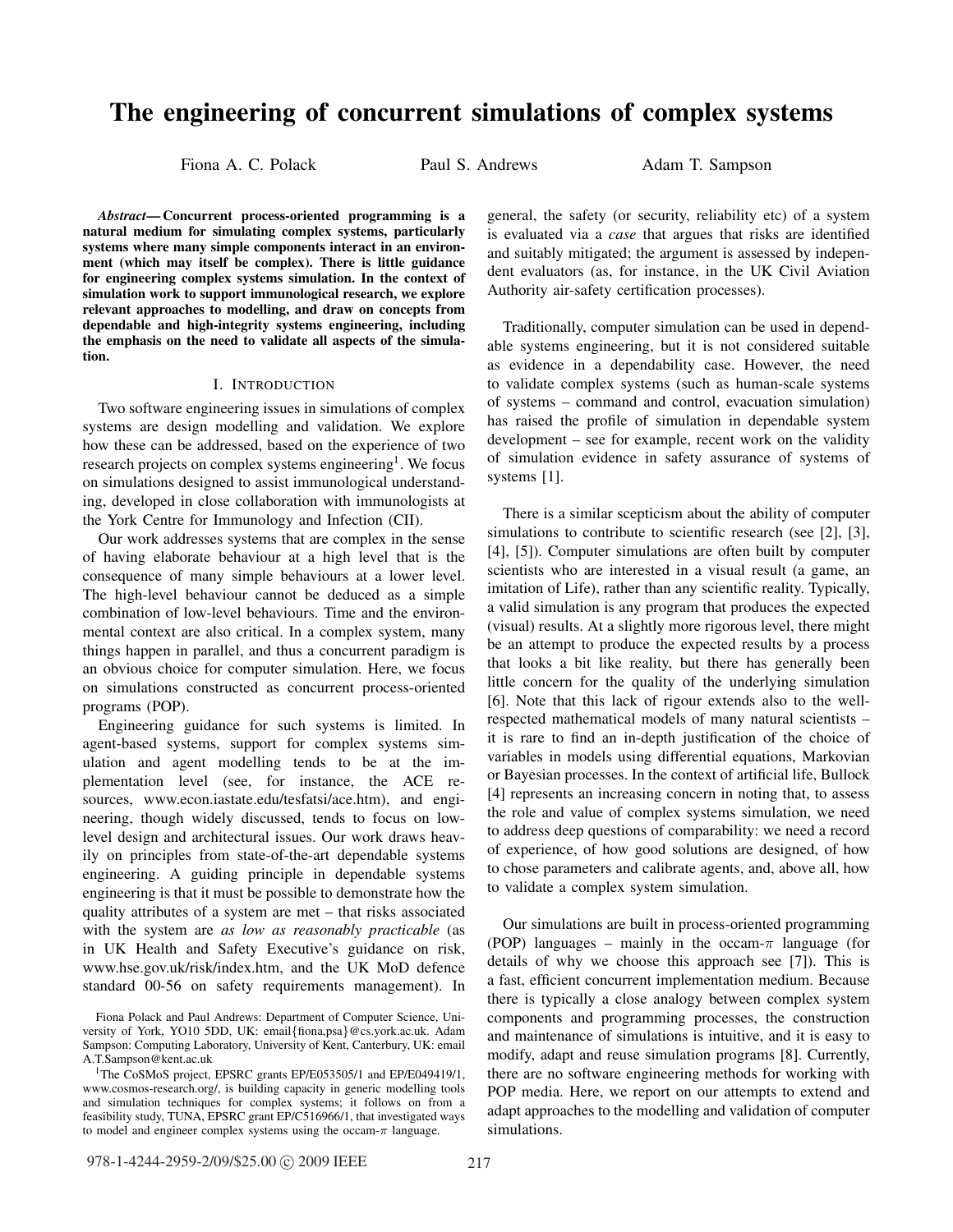#### *A. Some existing work on simulation engineering*

Sudeikat et al [9] have an insightful review of multi-agent system development methods, which focuses on matching methods to the requirements of specific simulation targets. Some of the reviewed methods are sophisticated softwareengineering approaches. For example, the Prometheus development method for agent-oriented systems is illustrated in Figure 1.



Fig. 1. The Prometheus development method [10]

Approaches such as Prometheus are based on general object-oriented (OO) or procedural design methods. The focus is on different system views (the agents, their data and interactions, actions and object message-passing), rather than on critical features of complex systems – the components, their environment, and desired or undesirable emergent behaviours. In software engineering terms, these approaches do not provide the right tools for our POP approach. We can characterise the general problem as one of *continuity*.

Continuity of paradigm is an important consideration in software engineering. For example, object or class models map cleanly on to OO programming, reducing the scope for introducing inconsistencies between design and implementation. Problems arise where inappropriate design models are used as the basis for implementation. Historically, this has arisen whenever a new paradigm appears, as witness methods from the 1990s that use procedural models such as Jackson structures to design information systems (ie. relational database applications – for example, SSADM [11]) or OO applications (as reviewed in [12, chapter 12]).

Continuity is improved if design models are compact. However, the need to express designs through multiple views can lead to continuity pitfalls. For example, an OO design language such as UML [13] support many different views of a system, but, currently, there is limited support for consistency checking across views (this is being addressed in the context of metamodelling and model-driven engineering, but is not yet widely accepted). Although a UML class diagram maps well to an OO program, the mapping from

the other design diagrams to OO program concepts is less than obvious.

If design modelling can achieve continuity and consistency, this helps in verifying a program. For POP, we need modelling tools that are as simple as is compatible with expressivity, and that allow us to identify and design the components of a complex system, the environmental context of the simulation, and the interactions of components with each other and the environment. The design concepts also need to map cleanly to POP programming concepts.

#### *B. Some existing work on simulation validation*

*Validation* checks that the right system is built – it is about meeting requirements and quality (whereas *verification* checks that the system is built right – it is about correctness of construction). Here, we are concerned with scientific validity as well as engineering validity. It must be possible to demonstrate, with evidence, how models express the scientific realities. Validity implies both adequate abstraction, and adequate development processes.

In high-integrity systems engineering, the validation of simulation has been a focus of interest since the late 1970s. Although several groups [1], [14], [15] are now applying this research to complex system simulations, until recently the work had little impact outside its original context. The central theme is Sargent's development lifecycle [16], shown in Figure 2. The *problem entity* is the phenomenon to be modelled. From understanding the problem entity, a *conceptual model* is developed in a suitable representation – Sargent reviews diagrammatic models [17], and also considers mathematical or logical representations [16]. The *computerised model* implements the conceptual model as a simulation.



Fig. 2. Sargent's model of the simulation development process [17]

The *experimentation* link between the problem entity and the computerised model allows iterative trial-and-error simulation, with the models and results compared to the problem entity at each step. The model explicitly incorporates verification (in the software engineering of the computerised model) and validation – of all models against the problem entity, and of the data used to test or populate the conceptual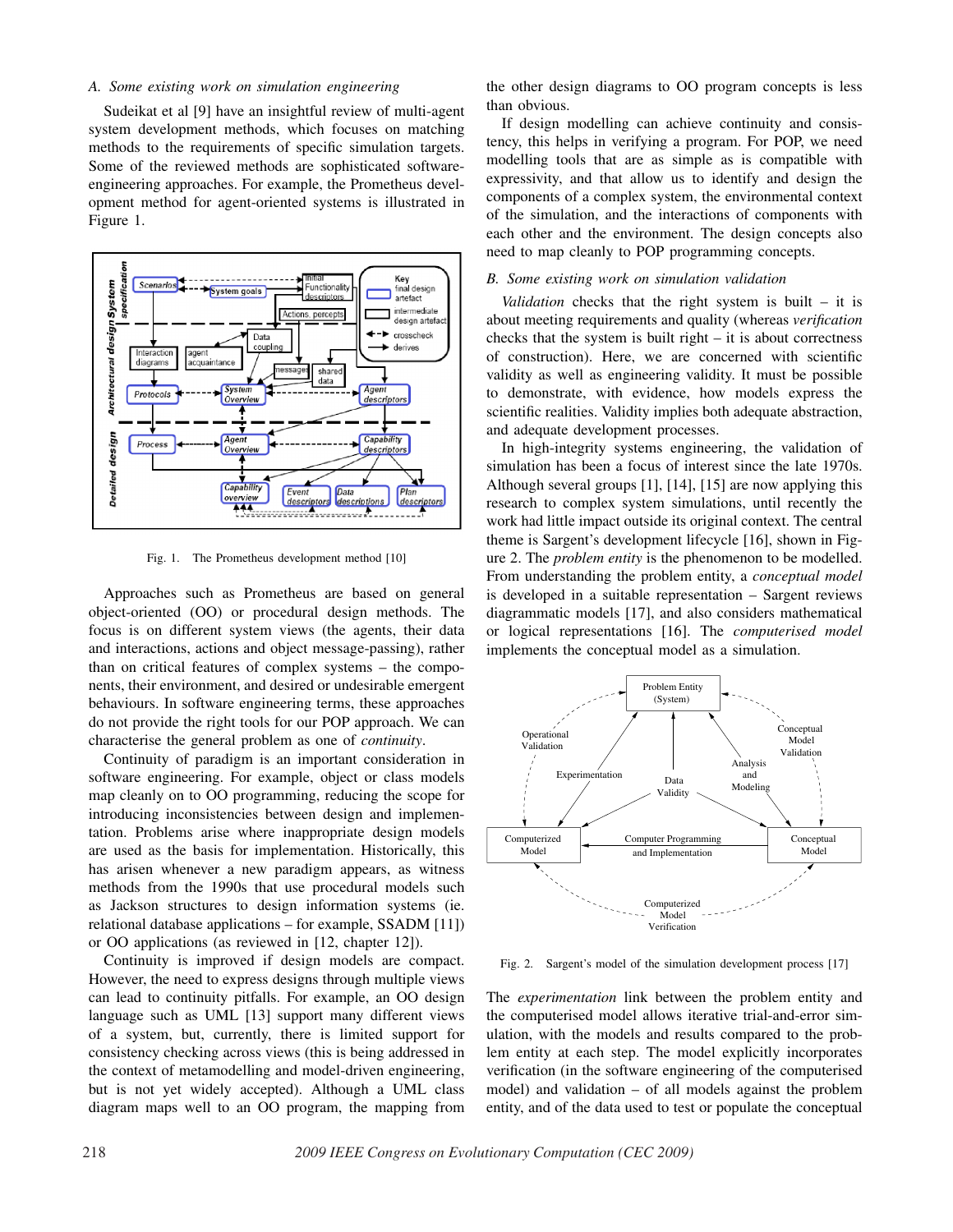and computerised models. The lifecycle has much in common with conventional software engineering lifecycles – it presents a high-level summary of the necessary attributes of a development, rather than a comprehensive guide to achieving a high-quality engineered product.

Elsewhere [18], we consider how complex systems differ from conventional systems, and use this understanding to propose an extension to Sargent's process [15], [19]. Essentially, the components of a complex system can be designed and verified by a conventional engineering process, but the complex effects of the components only become apparent when they are considered in their environmental context. A small change in the environment can change the nature, and even the occurrence, of high-level behaviours. In describing the problem entity and developing the conceptual model, the extraction of relevant environmental characteristics is as important as the modelling of the components. As we noted above, the quality of software engineering, and particularly the feasibility of verification, is enhanced by continuity and consistency. Given that we now have to model environment, components and their interactions, there is an even greater need to follow principles of continuity.

In relation to validation, Sargent [16] reminds us that a *model should be developed for a specific purpose... and its validity determined with respect to that purpose.* The level of assurance also depends on the purpose of the simulation, and should be set independently of the development of the simulation – good software engineering practice.

Work on validation of non-complex system simulations does not transfer easily to complex systems. Zeigler [20] presents a theory for modelling and validation of simulations predicated on a homomorphism between conceptual models and simulations; he does not show how the homomorphism is established. Sargent [16], focusing on the validation of the computational model against the problem entity, proposes a range of approaches to validation, summarised in Table I.

Many of Sargent's validation techniques are inappropriate for complex systems work. For instance, if we knew the workings of the complex system well enough to understand event validity and traces, we would not need a computer simulation to help us understand it. The the most useful of Sargent's suggestions is the analysis of assumptions – which he disguises under the historical theories of rationalism and empiricism. It is rare for a research simulation to document its assumptions and design decisions.

#### II. DESIGN FOR CONCURRENT SIMULATION APPLICATIONS

We wish to engineer simulations of complex systems in a process-oriented concurrent programming paradigm. We need design notations that we can use to validate our models with domain experts. The design notations need to admit continuity in development, and be verifiable. We also need to view the development process as part of the construction of an argument of validity, which requires us to systematically identify and record assumptions. In this section, we first consider issues and possible solutions to the design problem.

#### TABLE I WAYS TO VALIDATE SIMULATIONS (BASED ON [16])

| <b>Technique</b>              | <b>Comments on Sargent's suggestions</b>  |
|-------------------------------|-------------------------------------------|
| Animation                     | Graphical visualisation, of system be-    |
|                               | haviour or of operational parameters      |
| Comparison                    | Comparison to valid analytical models     |
|                               | or other simulation models                |
| Degenerate and extreme        | Typical domain-style testing of be-       |
| tests, parameter variability, | haviour under normal and extreme input    |
| sensitivity analysis          | and operations                            |
| Event validity                | Compare the events in real and simu-      |
|                               | lated systems                             |
| Face validity                 | Appeal to logic or domain experts to      |
|                               | validate model components or data         |
| Historical data validation,   | Either drive a simulation with historical |
| predictive validation         | data and compare results to reality; or   |
|                               | drive a simulation on current data and    |
|                               | compare to independent predictions        |
| Combination of traditional    | Combine approaches using sound the-       |
| methods:                      | ory, assumptions and empirical validity   |
|                               | checks                                    |
| Rationalism                   | Assumptions are rationally justifiable;   |
|                               | valid models arise from valid assump-     |
|                               | tions                                     |
| Empiricism                    | Assumptions and outcomes are empir-       |
|                               | ically validated                          |
| Positive economics            | The model can predict the future, so      |
|                               | causal relationships and mechanisms are   |
|                               | of no concern                             |
| Internal validity             | Used on stochastic models: comparison     |
|                               | of consistency of results across runs     |
| Turing tests                  | Can experts distinguish it from reality?  |

We then review the sorts and sources of assumptions in our models.

#### *A. Modelling for POP*

Design processes targeting OO or procedural implementations are too elaborate for the POP paradigm. This can be seen by considering POP and the way it is used in practice. Here we consider design of occam- $\pi$  programs, but many of the principles apply more generally.

The occam- $\pi$  programming language [21] is a practical implementation of the concepts from Hoare's CSP [22] and Milner's  $\pi$ -calculus [23]. As in CSP, an occam- $\pi$  program is a composition of parallel processes that communicate using channels (two-way events) and barriers (multiway events). Channels carry messages (structured data) between processes; allowable messages on a channel are specified using a protocol (see [24]). Each channel has a writing end and a reading end; they may be used in a point-to-point manner, or a channel end may be explicitly shared between processes to allow any-to-one communication.

From the  $\pi$ -calculus, occam- $\pi$  takes the concept of mobility. Channels and barriers can be created dynamically; channel and barrier ends are first-class objects that can be transferred between processes at any time. Mobility allows a process's alphabet of events to vary during its execution, and the network of processes to be dynamically reconfigured as appropriate. New processes can be started dynamically, and may themselves be first-class objects – *mobile processes* that can be suspended and transferred over channels.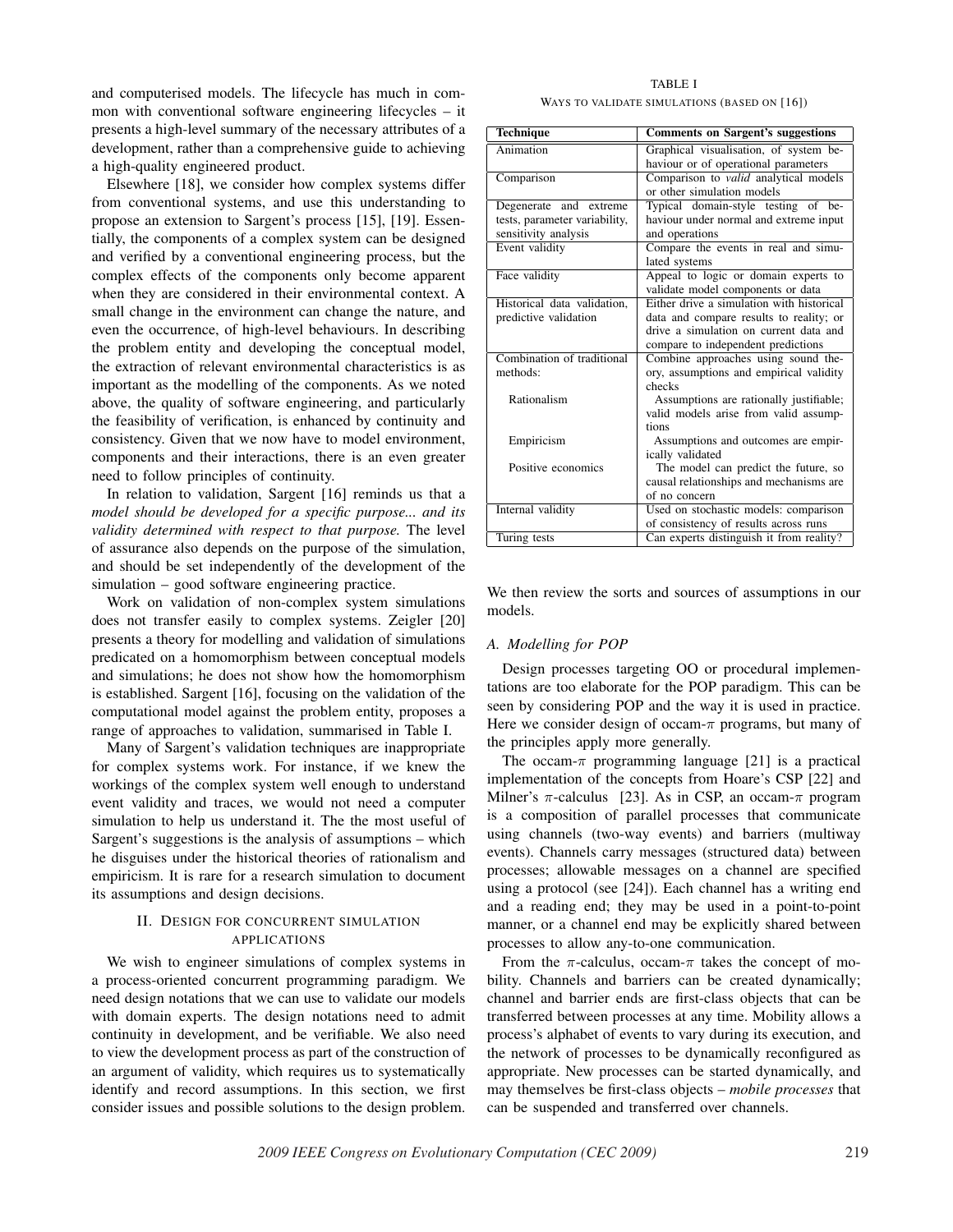In terms of verification, occam- $\pi$ 's formal basis allows the programmer to reason about the behaviour of concurrent programs, and simple rules, expressed as design patterns, make it possible to construct programs that are guaranteed to have properties such as freedom from deadlock [25]. In addition, the occam- $\pi$  compiler applies extensive static checks that detect common concurrency errors. occam- $\pi$ is particularly appropriate for complex system simulation, as a specialised language for process-oriented programming with an efficient run-time scheduler, that allows real-time simulation of millions of processes.

Process-oriented programs are often described using informal process diagrams of connections in a process network at a particular instant (see [26]). Processes are drawn as labelled boxes, triangles, circles, and so on. Different shapes can be used to distinguish different uses of process in a system. Channels are drawn as arrows in the direction of communication, and shared channels as thick arrows to which multiple processes may be connected. Figure 3 shows a representation of part of our CII case study (below) with agent processes drawn as circles.



Fig. 3. The design of an occam-π program. Four processes, *Blood Circulation*, *HEV Lumen*, *Rolling* and *Lymph Node*, are connected to each other via each process's shared channel (thick arrow). A lymphocyte process (*L*) can also connect to a shared channel (based on [15])

Processes are used to represent the lymphocytes, and the different states of lymphocytes. At a higher level of abstraction, this is neatly expressed by a state chart – Figure 4 is a basic example.

In the design described in Figure 3, (at least in processoriented languages, using the client-server design pattern which has been proved to be free from deadlock), the simple state chart is sufficient to define the interaction of this system. Each state machine transition is associated with a biologically-derived probability; a lymphocyte has this probability of engaging in a transition in any time step. In the implementation, the channel connecting a lymphocyte processes to a state process is passed to the next state processes upon a transition. This is a common occam- $\pi$ pattern of channel mobility, used in many other simulations.

In a non-POP context, a method such as Prometheus has to include separate interaction models to define object message passing protocols. This is also the case in perhaps the most impressive simulation of the immune system, Reactive Animation [27], [28], [29], where the conceptual model uses object diagrams, state charts, and live sequence charts



Fig. 4. A state chart abstraction of Figure 3. The four states (boxes) map to the state processes. The linking lines are the permitted transitions, and give rise to the directional channels (based on [15])

(for protocol description). The Harel state charts used by Reactive Animation have transitions labelled with guards (necessary firing context), and details of events generated by the transition, to model cascading events; these alone would be sufficient for the conceptual design of POP simulations.

In [19], we discuss other limitations of diagrammatic models for simulation design. Diagrams represent static structures – of data, of interaction. Spatial and temporal characteristics of systems, that determine how components can be laid out and evolve over time, cannot be captured in static views. Furthermore, current diagramming approaches focus on single components, and have difficulty expressing the idea that there are many components. Even in OO modelling approaches – where a class represents a set of objects, each of which behaves as an individual in the system – there are only limited ways of describing the number of components that take part in the overall system behaviour. Whilst we might use simulation to overcome the temporal and spatial limitations of static modelling, we need to be aware that we are always making assumptions about the temporal, spatial, and collective aspects of the problem entity to be simulated. However, within these limitations, the state chart approach used here supports concurrent POP implementation naturally. Our designs have led to very fast simulations (of tens of millions of processes). The design models and the implemented programs are easy to reuse and adapt, and have been used in a range of applications from robotics to biological simulation by researchers and student projects.

#### *B. Assumptions at each stage of development*

In our work with CII, the collection and analysis of assumptions has improved our understanding of the environmental context. Furthermore, our biological collaborators can see exactly the extent to which our simulations capture their knowledge, and how gaps in their knowledge (as well as ours) affect the understanding of the simulated biology.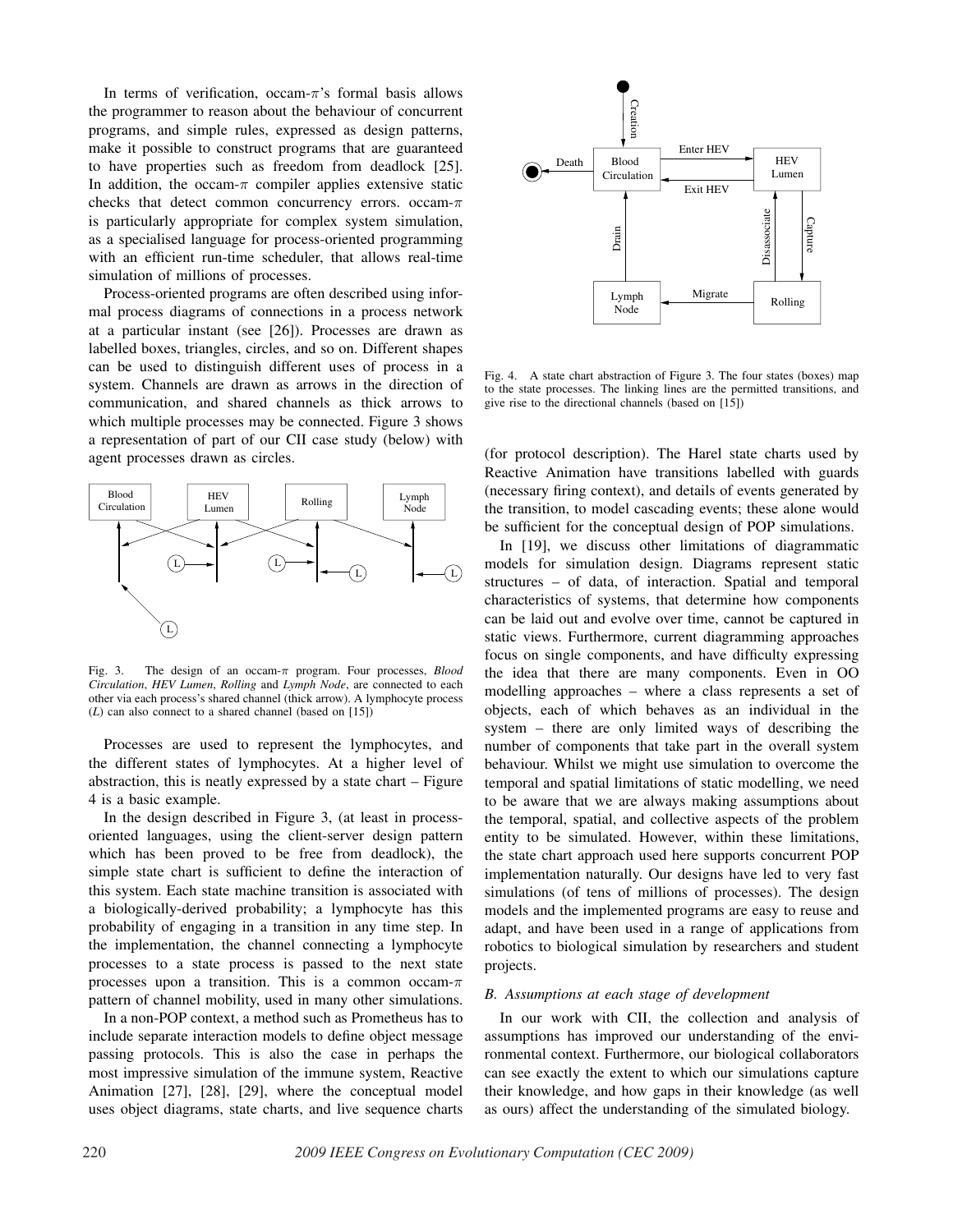The CII case study focuses on the behaviour of the mammalian immune system, and in particular on rates of transfer of lymphocytes (specialised white blood cells) between bodily blood circulation and lymph nodes. An account of the biological background for a non-specialist audience and a fuller account of the assumptions and issues can be found in [15]. Here, we summarise the biology very briefly, then consider the sorts of assumption made.

Lymphocytes migrate from the blood to the lymph node through high-endothelial venules (HEV – small blood vessel with a specialised endothelial cell lining). The biological description, after [30], has lymphocytes in a HEV encountering the cell wall and being captured with a certain biochemicallydetermined probability. A captured lymphocyte can initially disassociate back into the HEV lumen (the inside, or content, of the HEV), or it may become bound. Binding starts a rolling effect, during which biochemical activation results in slowing and finally adhesion to the endothelial cells. Finally, the lymphocyte passes through the HEV membrane into the lymph node. In the presence of infection, experimentalists observe hypertrophy (swelling) of the lymph node. The case study with CII aims to produce simulations that can be used to explore hypotheses about why and how hypertrophy occurs. For example, ultimately we should be able to test hypotheses such as *the increase in lymphocytes in the lymph node during infection is due to HEV dilation*.

In constructing suitable simulations, we follow a development cycle similar to that in the Sargent model; we use that structure here to summarise our assumptions.

*1) Problem entity:* Our starting point is the biological literature, interpreted for us by expert collaborators at CII. Thus, our problem entity is not the lymphocyte migration and its context, but a *particular biological understanding* of that reality (note that immunologists are unclear about some aspects of the biological process).

We focus on a level of abstraction above the biochemistry of attraction (an adhesion cascade of various cell-surface receptors and molecules), and we ignore the wider context of the lymphatic and blood circulations. This accords with a proposition that we are exploring in CoSMoS, that complex simulations can be layered – if we had a simulation of the biochemistry, and a simulation of the circulation system, then these could be used in the environment of the simulation of the migration process, in place of some of the probabilities that we use at the higher level.

Even in arriving at a mutually-acceptable understanding of the problem entity, we have made a number of significant assumptions. The main one is to reduce the multi-stage adhesion cascade, with its biochemical receptors and activators, to (a) the *capture* of a lymphocyte on the endothelial wall; (b) *rolling*, to encompasses all processes from initial binding to receipt of the chemokine signal for migration; and (c) *migration*. Other stages in the cascade are assumed to be deterministic.

Some more of the assumptions about the migration process and about the environmental context, are given in the following two lists, summarised from [15].

- C1: The biological background, including CII experts' advice on quantities and probabilities, is a sufficient, correct and consistent basis for the simulation.
- C2: There is no interaction between lymphocytes.
- C3: A captured lymphocyte that reaches the rolling stage will always migrate.
- C4: All lymphocytes eventually exit to re-enter blood circulation – they do not die during migration.
- C5: All lymphocytes in a given state are equivalent: there is no difference between a lymphocyte that enters the HEV for the first time, a lymphocyte that has gone through capture-and-disassociation, and a lymphocyte that has already migrated and re-entered the HEV.
- C6: There is no proliferation of lymphocytes during migration.
- C7: The probabilities of each change of state do not change on the time scale of the simulation.

The environment of the system represents the parts of the body with which lymphocytes interact in the migration process. In our work so far, the environment model is significantly simplified.

- E1: All necessary environmental information is encoded in biologically derived quantities and probabilities.
- E2: The details of the structure of the HEV and its biochemistry are not relevant to the simulation.
- E3: No detail of the lymph node (that lymphocytes enter if they migrate) is needed in the simulation.
- E4: The different environmental conditions that the lymphocytes pass through can be represented as simple lymphocyte states, and the lymphocyte's moving through different environmental conditions can be represented as transitions of lymphocyte state.
- E5: There are no relevant effects from blood circulation – blood flow is constant.

In our research, a crucial activity is recording how and why we arrived at each assumption, and to what extent it is accepted by the CII experts. (A similar approach is taken in Reactive Animation [27], where the data that drives the simulation is selected from explicit research reports, so different researchers' theories and findings can be compared).

*2) Conceptual model:* A conceptual model is a model that has enough detail to understand and analyse the problem, but does not commit the developer to a specific implementation. Our conceptual model, Figure 4, can be implemented in many different ways.

The conceptual model was derived from the problem entity with several reviews by the CII experts. The validation of the conceptual model is expressed in the process of acquiring knowledge, extracting what is relevant to the chosen level of abstraction, and checking that the understanding and assumptions were consistent with expert opinion. Note that, like any validation of a non-deterministic system, the conclusion of the validation is *not* that the conceptual model is correct, but that within the abilities and understandings of all concerned, it is a sufficient starting point. As in dependable systems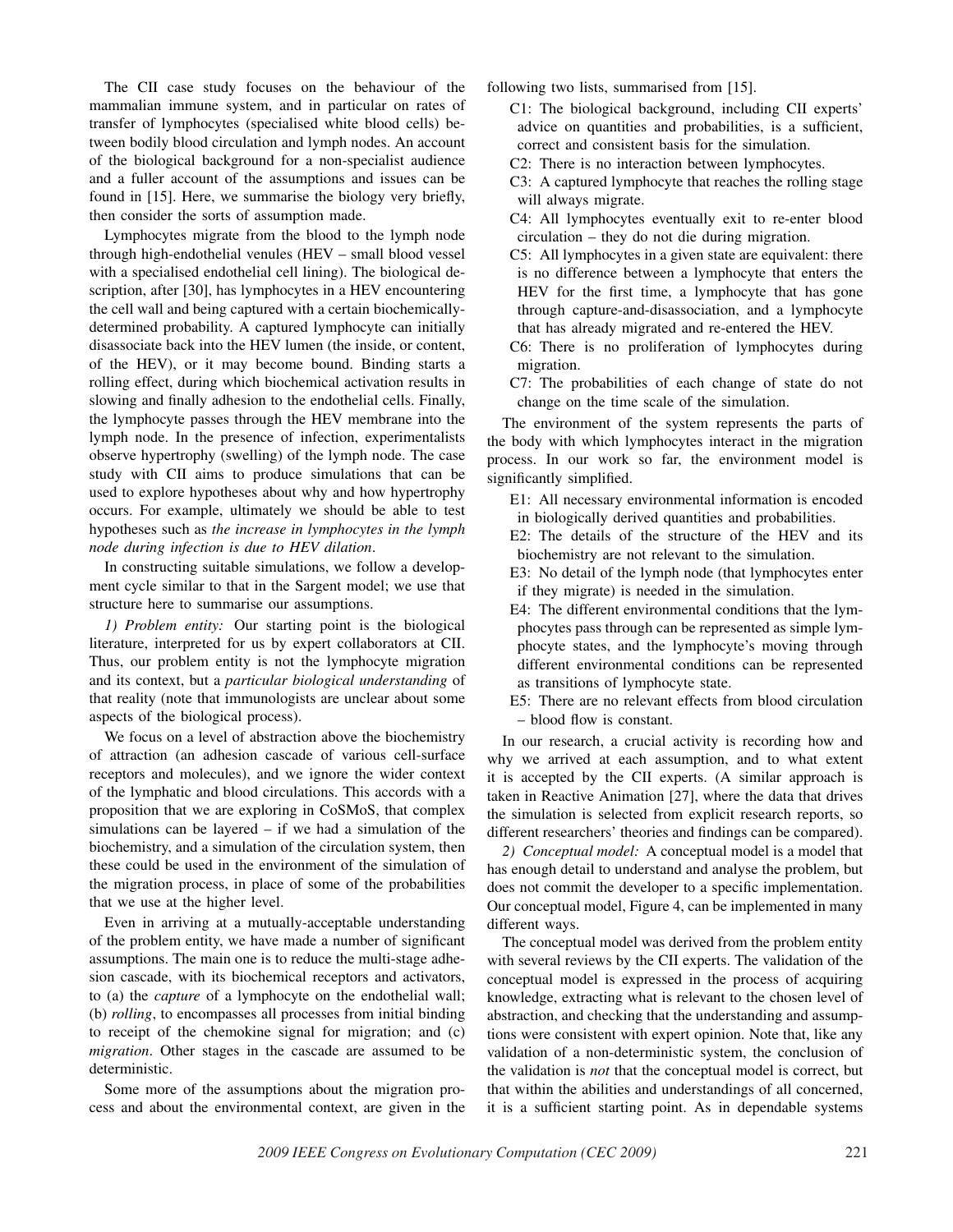engineering, a validation conclusion can change in the light of new evidence.

The assumptions about the problem entity translate into assumptions about the conceptual model. Perhaps the key assumption is that the transitions in the model represent all the allowable transitions that are consistent with the biological information and the assumptions.

*3) Computational model: design:* In moving from a conceptual model to a simulation, we produce an occam- $\pi$ program design in which states map to processes and the potential transitions map to appropriate channels. In the design, a lymphocyte is created in the *Blood circulation* state. At each time step in the simulation, a random variable is used to determine whether each lymphocyte remains in its current state or makes one of the possible transitions to another state. On a transition, the communication channel for the lymphocyte is transferred among state processes, using a well-known and verified pattern in occam- $\pi$ . The necessary synchronisations are handled using the client-server design pattern, which is proven deadlock free for this usage. Appeal to well-defined and formally proven programming patterns contributes to the verification of the simulation construction.

The conceptual model is a static representation of the process structure, that maps cleanly on to the process architecture of the occam- $\pi$  program (Figure 3, above). A simulation is an execution of a model over time. We assume that it is realistic to implement time as atomic steps, and that a lymphocyte process may change the state process to which it is attached at each time step.

The update time step can be finer grained than the time steps at which data is collected or a visualisation rendered. The granularity of the different time steps can be adjusted so that the simulation shows the fine detail evolving, or so that the rendering (data collection) is more fluid (for instance, for visual realism and to focus on observation of any emergent behaviours).

In general, a complex system simulation is also sensitive to the quantities of interacting components. We have not yet addressed issues of quantity in any detail here<sup>2</sup>. From other work we know that we can produce an efficient occam- $\pi$  implementation with enough lymphocyte processes to approximate the biological scale (millions). Suffice to say that the population of components in a model must also be subject to validation activities – Sargent's *data validity*.

In engineering terms, we construct an occam- $\pi$  simulation according to simple mapping assumptions – that states map to processes and that a lymphocyte maps to a process connected to a state process, and so on. Although continuity of concepts makes validation straightforward here, these mappings are also recorded in the catalogue of assumptions. If (when) the simulation is found to be unrealistic, the engineering assumptions must be examined as well as the component and environmental assumptions.

*4) Computational model: simulation:* From the occam-π design in Figure 3, we have so far constructed two simulations. The first simply measures and reports the number of lymphocytes in each state (the original biological objective). In this version, the transition probabilities are closely related to biological observation supplied by the biologists – from a validation point of view, it is the biologists who are making the assumptions, not the simulators.

The first simulation allows simple comparisons between biological data and the simulation-derived data, which is an important validation of the simulation against the problem entity, but gives little insight into what might be happening – just as monitoring vital signs has little to say about how a mammal works.

A second simulation has been constructed from the same occam- $\pi$  design (Figure 3), in which the environment is enriched to include a spatial dimension. Lymphocytes are visualised moving through the HEV, with colour-coding of different states. The visualisation is programmed to refresh at each simulation time-step. Again, we use relatively simple, well-understood, and efficient, occam- $\pi$  patterns to create this extension.

The inclusion of space in the simulation requires more design decisions, which are added to the catalogue of assumptions. Rather than detail these extensive assumptions, here we summarise one set of issues, relating to simulation of lymphocytes in the HEV. In consultation with CII experts, we simulated the HEV as a homogeneous tube, the diameter of which can be changed in a biologically-realistic manner. However, we know that the simulation is not realistic – that the inner surface of a HEV is not smooth and its texture changes with its diameter; that, in general, fluid flow through a tube is not even. Thus, our spatial assumptions are seen to be more tenuous than the earlier assumptions. Essentially, we need information from other branches of biology to complete the spatial model and to use the simulation to address hypotheses that relate hypertrophy to rates of migration. The CII experts are consulting other experts, and designing new experiments to explore the new questions that the spatial simulation has raised.

When we add a spatial dimension to the simulation, we raise new issues relating to the biologically-derived probabilities. The data from biological experiments is for points in time, and does not reflect any three-dimensional or dynamic aspects of the real HEV context. However, when we simulate in three dimensions, we program lymphocytes to be captured (with a certain probability) only when in contact with the HEV lining. This is biologically accurate, but the pointin-time data cannot provide the probabilities needed to run the new simulation. It is ongoing, non-trivial, work to find good probabilities, but because of the way assumptions and decisions are documented, we can easily determine where and how the new inconsistencies affect the validity of the simulation. Ultimately, we would hope to engineer in more of the environmental context, to reduce reliance on probabilities and increase the scope for – hopefully realistic – emergent

<sup>&</sup>lt;sup>2</sup>The TUNA project case study, which simulated artificial blood platelets, introduced considerable variation in quantities of components and rates of movement, with some interesting results.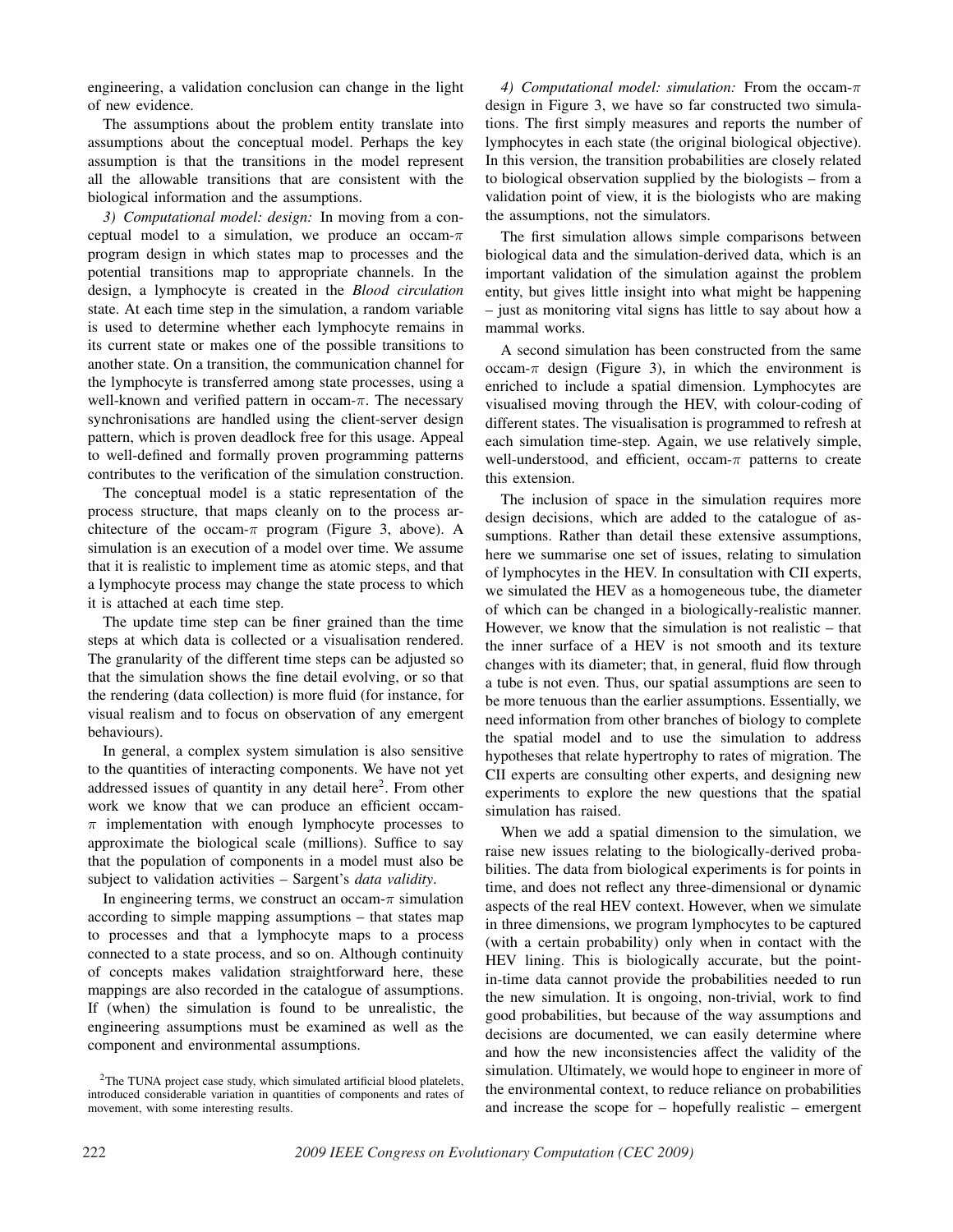lymphocyte behaviours, that can be analysed in simulation to gain insight into the real process of lymphocyte capture.

Two final observations are worth recording. First, the creation of the computational model raised so many issues that, even before the model was complete, validation against the problem entity and experimental trial-and-error iteration had started – but the experimentation is as much about improving the understanding of the problem entity as it is about improving the simulation. Second, as it happens, the CII experts do find even the "invalid" spatial simulation useful, so we could claim that we have met at least part of the engineering goal!

#### III. DISCUSSION

This brief summary of our simulations of lymphocyte migration using POP is the first phase of our research into engineering complex systems simulation. The development that we have done so far uses intuition, ad hoc analysis, and unstructured recording. Validation is based on recording all the assumptions and decisions that we noticed, and discussing each stage and the results with the CII experts.

We are looking to dependable and high-integrity systems engineering for guidance as to how to systematise our development process. Two areas are particularly relevant: argumentation and systematic analysis.

Validation is the process of arguing the validity of something from the evidence available. This applies equally in scientific research and in engineering systems such as simulations. Support for argumentation is well developed in safety-critical systems engineering, and has been applied to other dependability areas. A safety case (for example as part of the certification of a new aircraft) is made via a safety case argument; the argument structure is summarised diagrammatically, to assist evaluation of the case. Note that just as a safety argumentation never establishes that a system is absolutely safe (no system is safe unless it is totally closed and inert), an argument of validity merely states the case for validity, exposing it to critical consideration – exactly what is needed when working with domain experts to construct simulations for scientific research. In any natural complex system, we cannot expect to provide a gold-plated guarantee of equivalence between our conceptual model and the problem entity – indeed, if the model contained all the complexity needed to exactly mimic the natural system, it would be intractably large, and too complex to provide any new research insight.

An argument is expressed as a *proposition*, and is reasoned on the basis of some *premises*, to reach a *conclusion*. A variety of textual and diagrammatic techniques allow an argument to be presented with a degree of formality – exposing the premises to analysis and scrutiny [31]. A common approach is to represent the case using the Goal Structuring Notation [32] – this is used commercially for safety cases, and has also been applied to aspects of system dependability [33], including two "thought experiments" on a hypothetical blood platelet system [34], [35]. Some work already exists on the role of argumentation in design [36].

In [15], we present initial work on a validation argument for the *Capture* transition in the CII case study.

Systematic analysis is also a feature of any form of critical systems engineering. In constructing a dependability argument, it is necessary to identify as many issues (hazards, threats) as possible. Systematic *deviational techniques* are used to challenge assumptions, decisions, and model components (see [37], [38]). A typical example is *Hazard and Operability* (HAZOP). Developed initially for analysing the designs for chemical plants, the HAZOP approach comprises systematic application of guidewords to components of a model. The guidewords vary with application – for example the UK Defence Standard 00-58 provides guidewords for use on systems containing programmable electronics.

A systematic deviational approach would systematically challenge each of our assumptions and model components. For example, we make assumptions, based on the biological advice, about the size of a lymphocyte relative to the HEV. A deviational analysis might ask us to consider at least the following:

- All lymphocytes are larger/smaller relative to the HEV;
- Some lymphocytes are larger/smaller than others;
- Some HEV sections are larger/smaller than others;
- Even though the relative sizes are correct, lymphocytes differ in some other way, such as their attraction to the HEV lining.

Having checked each deviation, we can then construct this part of the validation argument, using as evidence the support from (cited) literature and (named) experts that our sizes are valid.

Because we are working in a developing area of biology, we know that subsequent research may show that our assumptions and evidence are inappropriate. The validation argument, and the records of assumptions, decisions and evidence, provide a basis for revising the models, and then revising the simulation – rebuilding all the necessary validation arguments accordingly.

Similarly, if we ultimately produce a layered simulation, in which, for example, capture and rolling is an emergent effect from a lower-level simulation (suitably validated) of the biochemistry, then we would have to modify the validity argument to refer to evidence of the validity of the biochemical model and of the validity of assumptions about the lymphocyte and HEV biochemical interaction.

Note that we have already encountered situations where the interplay with the CII experts has produced revised understanding of the problem entity – either because the experts have spotted places where we have misinterpreted their advice, or because the experts have improved their knowledge of the migration environment. Tables of assumptions and biological details support traceability through the modelling and simulation process, and experts can inspect them to highlight inconsistencies.

There is much work still be to done on validation of complex system models and simulations. As well as reflecting state-of-the-art dependable and high-integrity systems